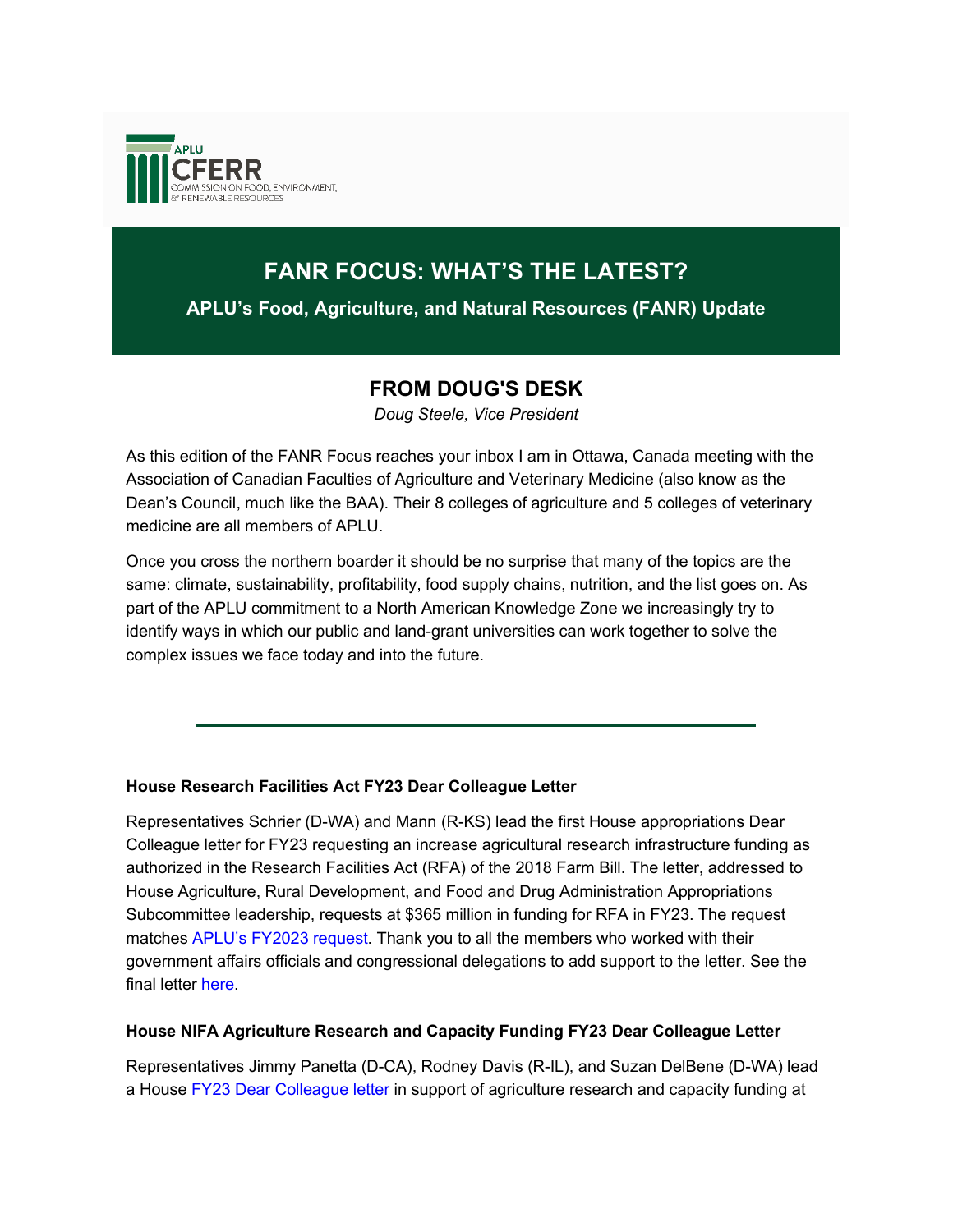the Department of Agriculture's National Institute of Food and Agriculture. The letter, addressed to House Appropriations leadership and the Agriculture, Rural Development, Food and Drug Administration, and Related Agencies Appropriations Subcommittee leadership, requests increased funding for several [APLU priority programs,](http://go.aplu.org/NjAzLVVSVy0xMjcAAAGEM6inwJZu72WFjIDrz0Dot0hzbnn3zLgOVi20_eEEQcCpL4__58oX4I4CDdpBfaqKaMTVsr0=) including the Hatch Act (State Agricultural Experiment Stations), Smith-Lever (Extension Activities), McIntire-Stennis Cooperative Forestry, Evans-Allen Program (1890s Research and Education programs), 1890s Institutions Extension Services, and Extension Services and Education funding for 1994 institutions, and the Agriculture and Food Research Initiative (AFRI). Thank you to all the members who worked with their government affairs officials and congressional delegations to add support to the letter. See the final letter [here.](http://go.aplu.org/NjAzLVVSVy0xMjcAAAGEM6inwD--jrQ2wLvXO_hhbZKWRQv6YT5R4ApaTp06IvnQrzO2akBv6QijeTUrof9ZFtIW0oc=)

# **ANNOUNCEMENTS**

# **The 2022 GusNIP Nutrition Incentive Program and Produce Prescription Program Request for Applications (RFAs) were recently published.**

#### **GusNIP Nutrition Incentive Program**

The **[GusNIP Nutrition Incentive Program](http://go.aplu.org/NjAzLVVSVy0xMjcAAAGEM6inwMY3foQKJk1x_IuW4t357H0cHMgRjqUInk3grmSFTk74vyLnYALjrKyW_cAzDYjSgls=)** presents the opportunity to bring together stakeholders from various parts of the food and healthcare systems to foster understanding of how they might improve the health and nutrition status of participating households. NIFA requests applications for the GusNIP Nutrition Incentive Program to support and evaluate projects intended to increase the purchase of fruits and vegetables by providing incentives at the point of purchase among income eligible consumers. Download the RFA [here.](http://go.aplu.org/NjAzLVVSVy0xMjcAAAGEM6inwJaU3YENV5AD8lk-coJeBk5R7mqFk9YSJ7TFk6guIzg-H4MnOzMeTWG_jSqaRljM-8Y=) Proposal Due Date: June 30, 2022 Estimated Total Program Funding: \$33,982,780 Relevant Links: [Nutrition Incentive RFA Resources](http://go.aplu.org/NjAzLVVSVy0xMjcAAAGEM6inwDfExvJ1bbuzJVpyMwSVxswRWc3CkOcWHw7_kxtn8ZKPxdy0JiODF-RkNgG9j3NVEIA=) and [GusNIP FAQs](http://go.aplu.org/NjAzLVVSVy0xMjcAAAGEM6inwPz7iWhGq0UnIPeduogVABlCWt_-o-u68w4BGGCVvJ4-SQNCtSw33Nz6MZCSp4_o4rY=)

#### **GusNIP Produce Prescription Program**

The primary goal and objective of the **[GusNIP Produce Prescription Program](http://go.aplu.org/NjAzLVVSVy0xMjcAAAGEM6inwOa9VM3dDI5AHtX1aMf463Lo7HifBPJj6_WzcKSn83E-9rMAIp9Wm1gRaR4As2z0VaM=)** is to demonstrate and evaluate the impact of projects on (1) the improvement of dietary health through increased consumption of fruits and vegetables; (2) the reduction of individual and household food insecurity; and (3) the reduction in healthcare use and associated costs. Download the RFA [here.](http://go.aplu.org/NjAzLVVSVy0xMjcAAAGEM6inwMz6AjynWgMNYtRSuBvSG6D1M1G-dBK3m7k_m2trk9rJQoHJVqteSpHbdMyUkk0KsN0=)

Closing Date: June 30, 2022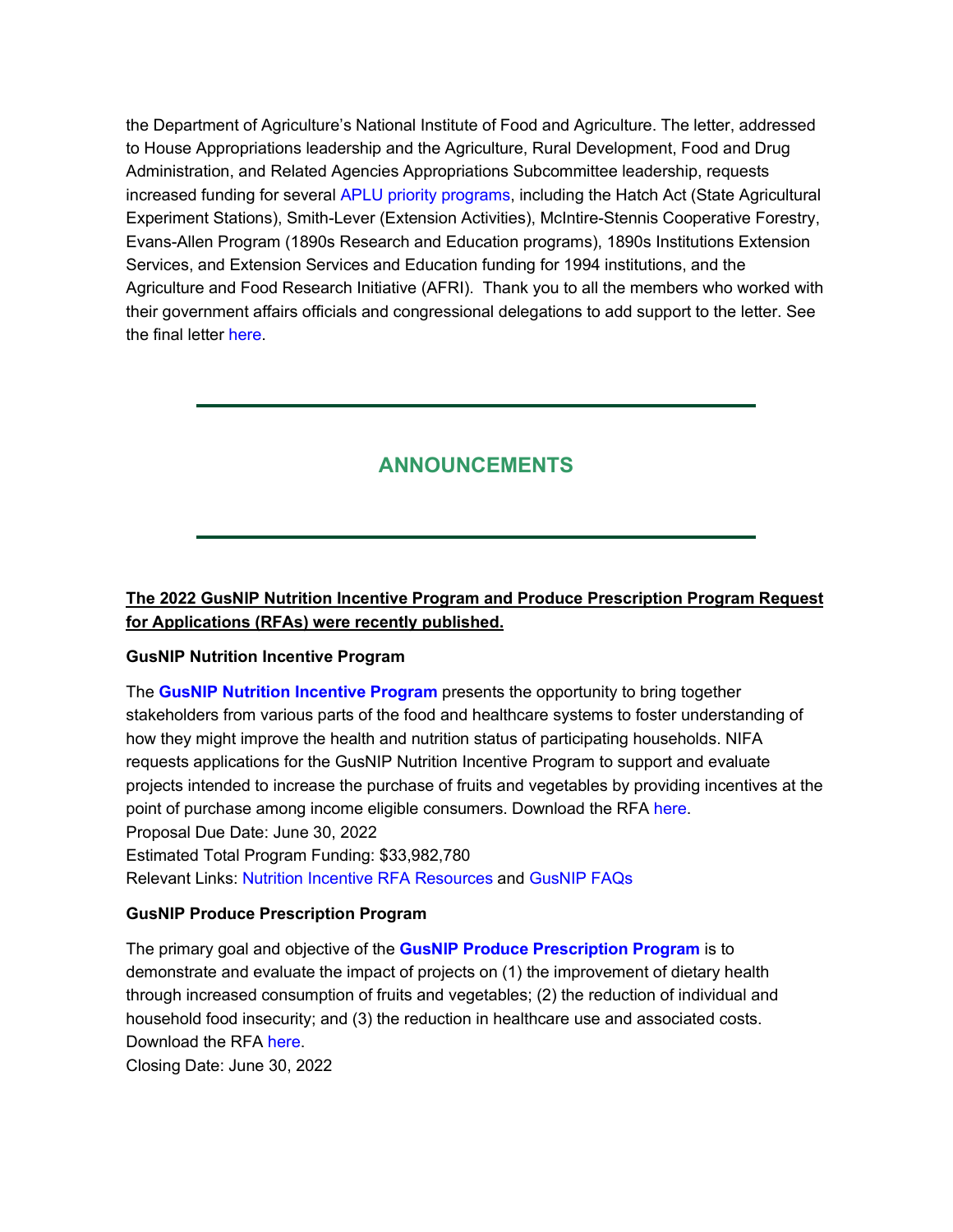Estimated Total Program Funding: \$4,900,000 Relevant Links: [Produce Prescription RFA Resources](http://go.aplu.org/NjAzLVVSVy0xMjcAAAGEM6inwEAoVcIXY4r6DruprEQiqFg1sPRpP1d13S8Jmqy77ZNE-6AM8fB066-anuUiwB9ECIQ=) and [GusNIP FAQs](http://go.aplu.org/NjAzLVVSVy0xMjcAAAGEM6inwPz7iWhGq0UnIPeduogVABlCWt_-o-u68w4BGGCVvJ4-SQNCtSw33Nz6MZCSp4_o4rY=)

# **The White House Announced a Historic Conference on Hunger, Nutrition, and Health to be held in September 2022.**

According to the White House, *"This conference comes at a crucial time: we face new challenges in our food system…The mission is clear: re*‐*imagining our nation's food system to end hunger, improve nutrition, and reduce diet-related chronic diseases."*

U.S. Department of Agriculture Secretary Tom Vilsack commented: *"For our country and our children to reach their highest potential, we must not only keep food on the table, but also aim for everyone to enjoy nutritious and affordable food that contributes to their overall health…The White House Conference on Hunger, Nutrition, and Health will help drive the transformative solutions…The U.S. Department of Agriculture is proud to be a partner as we work together toward the admirable goal of ending hunger and increasing healthy eating by 2030."* For more information, see the [White House Announcement.](http://go.aplu.org/NjAzLVVSVy0xMjcAAAGEM6inwFhR9ekr2PA_ClLAvNT-9Am82f6ta2_-dmOamPIDijsghMM5TioL-EFndlsCbeA1SCY=)

# **White House Office of Public Engagement Listserv**

If you are interested in receiving White House updates on public engagement, you may want to register for the Office of Public Engagement listserv. Weekly updates are specific to federal programs, state and regional updates and priority areas from the administration. For more information and to register for the listserv, visit [Office of Public Engagement | The White House.](http://go.aplu.org/NjAzLVVSVy0xMjcAAAGEM6inwCxCpAZSY3KMRD_m-GkF9clBIPuo4eNxe242wa1aDSnbPubVMrziqLIAcTD8Ok0O_ZQ=)

#### **BoHS / CAFCS Inaugural Leadership Fellows Program**

The Board on Human Sciences (BoHS), in partnership with the Council of Administrators of Family and Consumer Sciences (CAFCS), recently launched an inaugural Leadership Fellows Program that identifies, engages, and cultivates emerging faculty and extension administrative leaders within the human sciences disciplines. Please join us in congratulating our first cohort:

#### **Leadership Fellows:**

- Dr. Kim Williams, Professor & Chair, Department of Hospitality and Tourism Management, University of North Texas
- Dr. Brian Focht, Professor & Vice Chair, Department of Human Sciences, The Ohio State **University**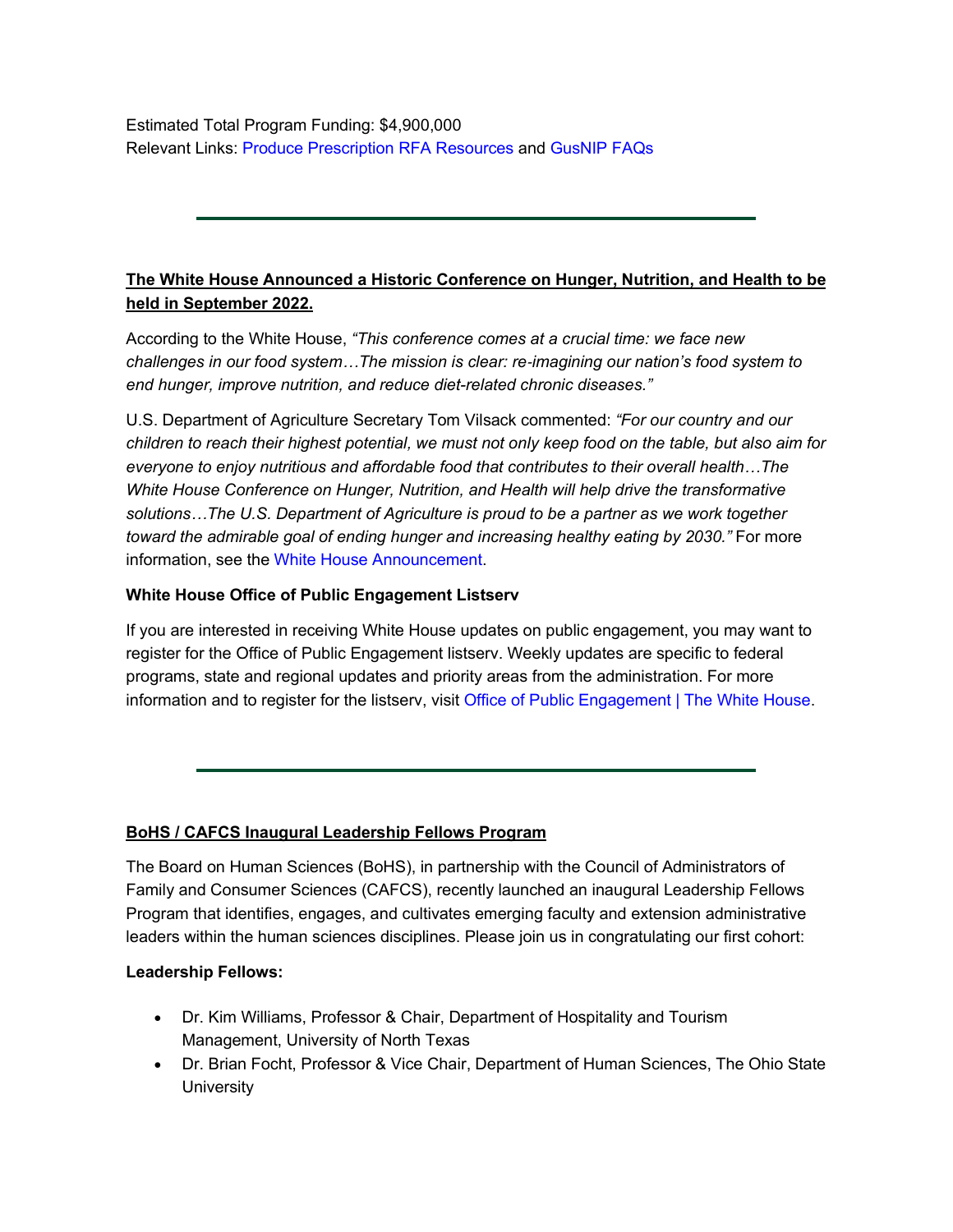• Dr. Swarn Chatterjee, Department Head & Bluerock Professor of Financial Planning, University of Georgia

### **Mentors:**

- Dr. Nina Lyon Bennett, Assistant Dean for Academics, School of Agriculture, Fisheries & Human Sciences, University of Arkansas at Pine Bluff
- Dr. Linda Kirk Fox, Professor & Dean Emeritus, College of Family and Consumer Sciences, University of Georgia
- Dr. John Buckwalter, Provost & Vice President for Academic Affairs, Boise State **University**
- Dr. Laura Jolly, Dean, Department of Human Sciences Administration, Iowa State **University**
- Dr. Michael Newman, Professor & Director, Agricultural Extension and Education, Mississippi State University
- Dr. Valerie Giddings, Associate Professor & Chairperson, Department of Family and Consumer Sciences, North Carolina A&T State University

### **Leadership Fellow Facilitators:**

- Dr. Jana Hawley, Chair, BoHS; Dean & Professor, College of Merchandising, Hospitality, and Tourism, University of North Texas
- Dr. Erik Porfeli, Vice Chair, BoHS; Professor and Chair, Department of Human Sciences, The Ohio State University
- Dr. Kelly Dalton, Executive Director, BoHS, Office of Food, Agriculture and Natural Resources, APLU

# **The Bipartisan Commission on Biodefense Report to be Released**

The Bipartisan Commission on Biodefense will release a report entitled *Boots on the Ground: Land-Grant Universities in the Fight Against Threats to Food and Agriculture* that details the unique role of America's land-grant universities in protecting the nation's food and agriculture from biological threats. It was informed by a meeting hosted by the Commission at Colorado State University, led by former Senate Majority Leader Tom Daschle and former Homeland Security Advisor Ken Wainstein. APLU's Board on Agriculture Assembly members contributed to this report through 2021 workshop hosted by the Commission and the Scowcroft Institute of International Affairs at Texas A&M University that examined land-grant capabilities and needs to support national biodefense. The report will detail specific recommendations on how America's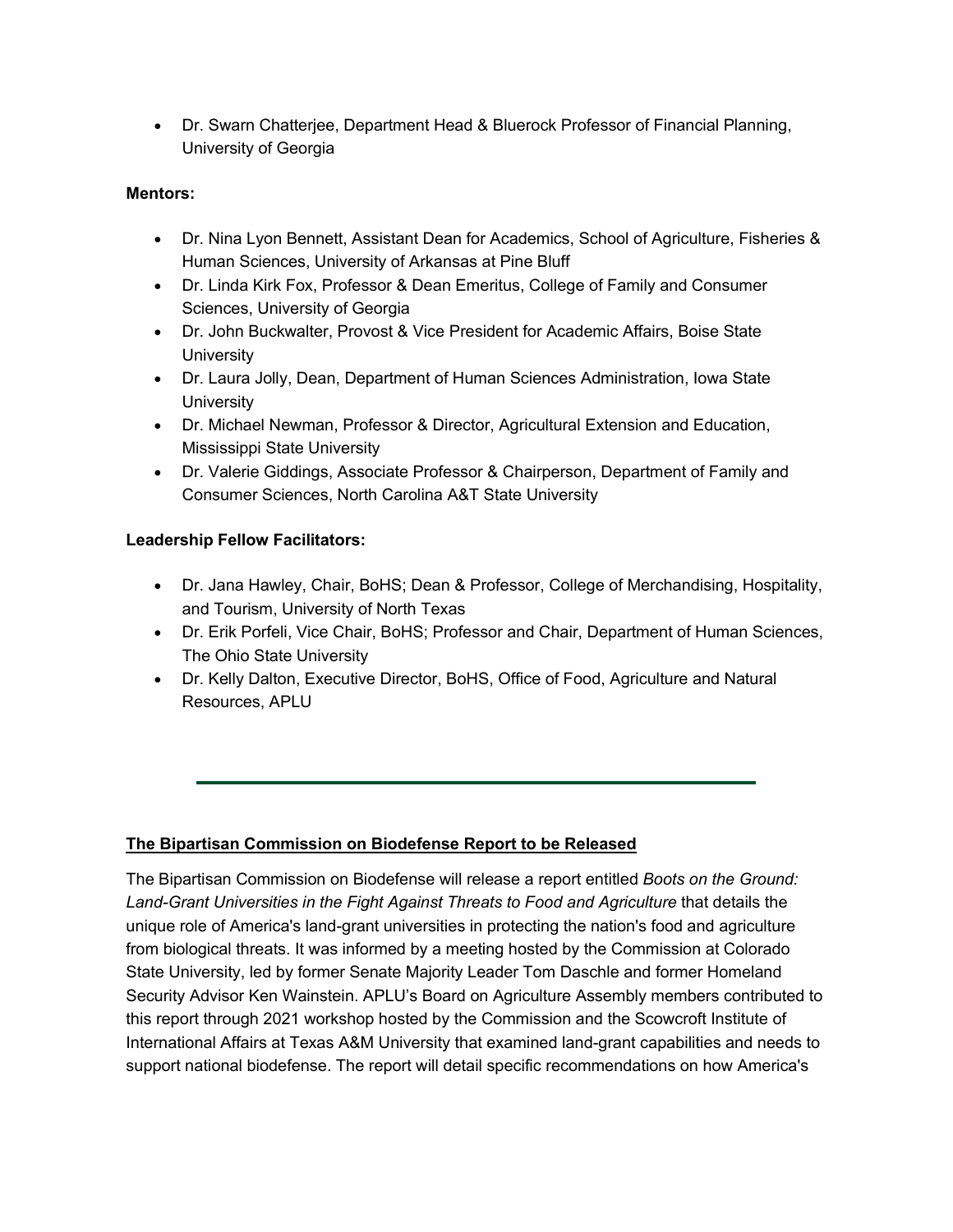land-grant universities can play a significant role in food and agricultural defense, and how the federal government can better support those efforts. As of May 9, 2022, it will be available [here.](http://go.aplu.org/NjAzLVVSVy0xMjcAAAGEM6inwDnSSu-oYnzeJrp12xeKbz5HaQH5wDsMM-s278yDOdjr4_yu7xRz7ZvrivR7nb2xoes=)

# **EVENTS**

# **Announcement of the 2022 Borlaug CAST Communication Award Recipient**

# **May 10, 2022, 11:30 AM to 12:30 PM CDT**

The Borlaug CAST (The Council for Agricultural Science and Technology) Communication Award is presented annually for outstanding achievement by a scientist, engineer, technologist, or other professional working in the agricultural, environmental, or food sectors in contributing to the advancement of science in the public policy arena. Register for the virtual event [here.](http://go.aplu.org/NjAzLVVSVy0xMjcAAAGEM6inwMa8JY2f3dOPfSk5DqN3QqBTwCHX1TEH1nZByjggAkQdGVZh4SusqhfGz8-K8qf8jg0=)

#### **The Southern Region Mini Land-Grant Meeting: Working Together for Impact**

### **May 16 – 19, 2022**

### College Station, Texas

The 2022 Southern Region Mini Land-Grant Meeting brings together leaders from seven groups from both 1862 and 1890 Land-Grant universities to explore avenues for improving the roles of each group and Land-Grant functions as a whole. For more information, see [here.](http://go.aplu.org/NjAzLVVSVy0xMjcAAAGEM6inwHd-siQkY_eKZTTjBGcwrV5OwSaW_yYei31rPFggH2eovc3aYbuGczPklL_PoxyQ0gw=)

# **2022 Joint COPs Summer Meeting: "Moving Into The New Normal"**

# **July 19 – 21, 2022** Omni Shoreham Hotel. 2500 Calvert Street, NW, Washington, DC Here is the [Joint COPs Agenda.](http://go.aplu.org/NjAzLVVSVy0xMjcAAAGEM6inwJi3kXckglE69TnuTkqbeaRRs2-wdsrPqvmkCLfYlezv43wIKgKC31CYHElavEHvzVw=) Registration and lodging information will be sent under a separate message during the week of May 9, 2022.

# **INFORMATIONAL**



Department of of Food and Agriculture

**United States National Institute** Agriculture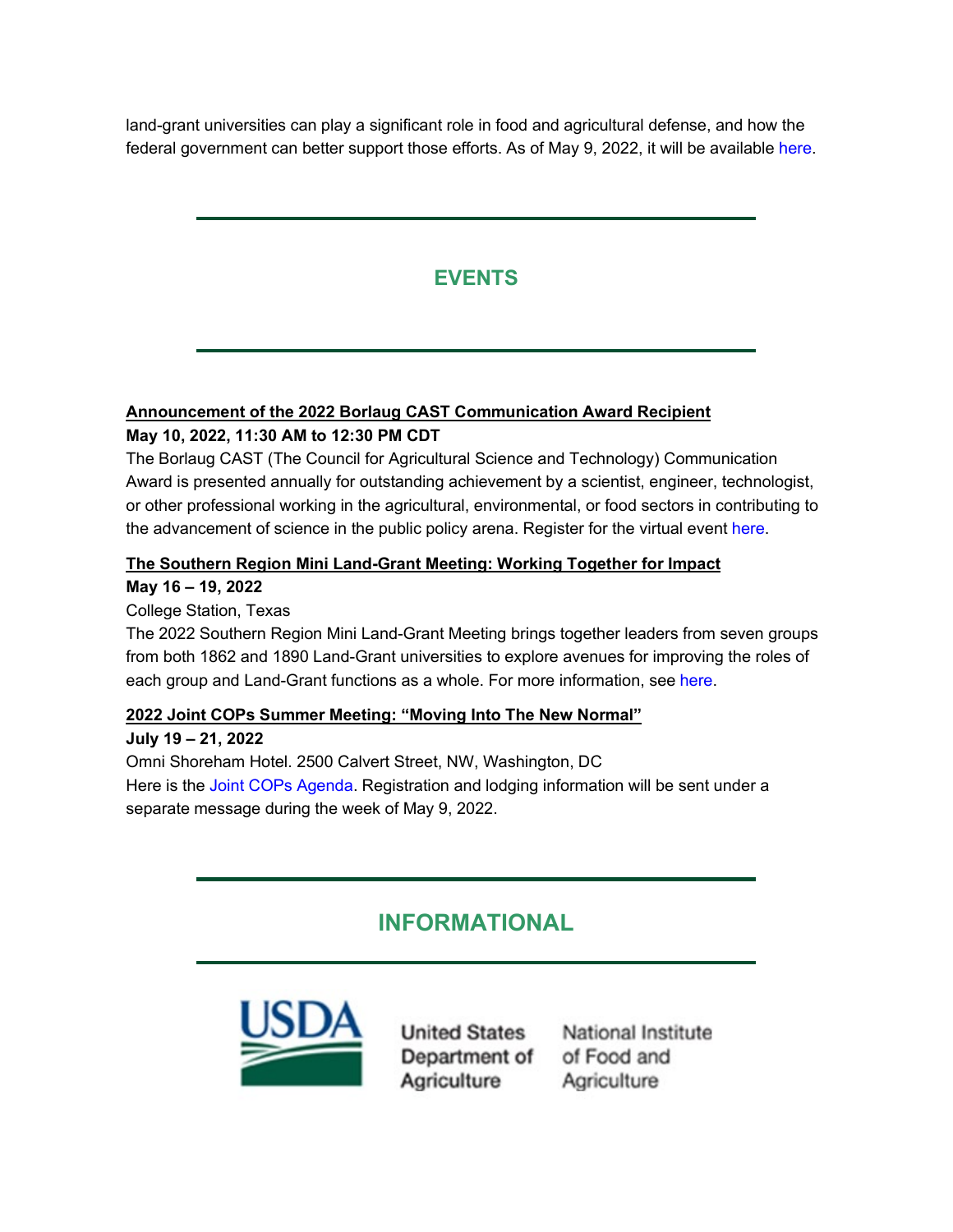## **National Institute of Food and Agriculture (NIFA) Seeks Qualified Candidates**

NIFA is hiring! Please see the [NIFA Career Opportunities](http://go.aplu.org/NjAzLVVSVy0xMjcAAAGEM6inwKF4kWFRaN563E_YtescubTeQ8iPpjHSmWbHQ3UTEZ2SvgMihwkm68iiKOGEetDf2jw=) page for a current listing of career opportunities.

#### **USDA National Institute of Food and Agriculture Calendar**

See application deadlines here: [https://nifa.usda.gov/grants/upcoming-request-applications](http://go.aplu.org/NjAzLVVSVy0xMjcAAAGEM6inwE8DJG6bnDOS9a9rvkTCivJ8qLVlPsDIRhO-cDZF_j3tr_NV7zcCm1YSYWlP4PmzrBg=)[calendar](http://go.aplu.org/NjAzLVVSVy0xMjcAAAGEM6inwE8DJG6bnDOS9a9rvkTCivJ8qLVlPsDIRhO-cDZF_j3tr_NV7zcCm1YSYWlP4PmzrBg=)

#### **APLU Member Job Postings**

APLU has a **[job board](http://go.aplu.org/NjAzLVVSVy0xMjcAAAGEM6inwGYBnNB3TMC9mB8FDmXe_Qu1m6sOod9JuFdGDpE-_H_o1MFjSCHZFricFGkV17OcuGM=)** on which member institutions may list available positions for which they are recruiting.

**FOCUS** is an update from the Food, Agriculture, and Natural Resources office of the Association of Public and Land-grant Universities (APLU) to provide timely, relevant information and actions items to the membership of the Commission on Food, Environment, and Renewable Resources (CFERR) and its member boards and sections.

If you know of someone who would like to receive our newsletter, please ask them to email Suzette Robinson at [srobinson@aplu.org](http://go.aplu.org/NjAzLVVSVy0xMjcAAAGEM6inwNXA3qJH94CBoVF_NcP6MUIb_V4iF-D5-mlPlELsw3Jo67rO0iNa6dMm-G1AzXGMzf8=) with their contact information.